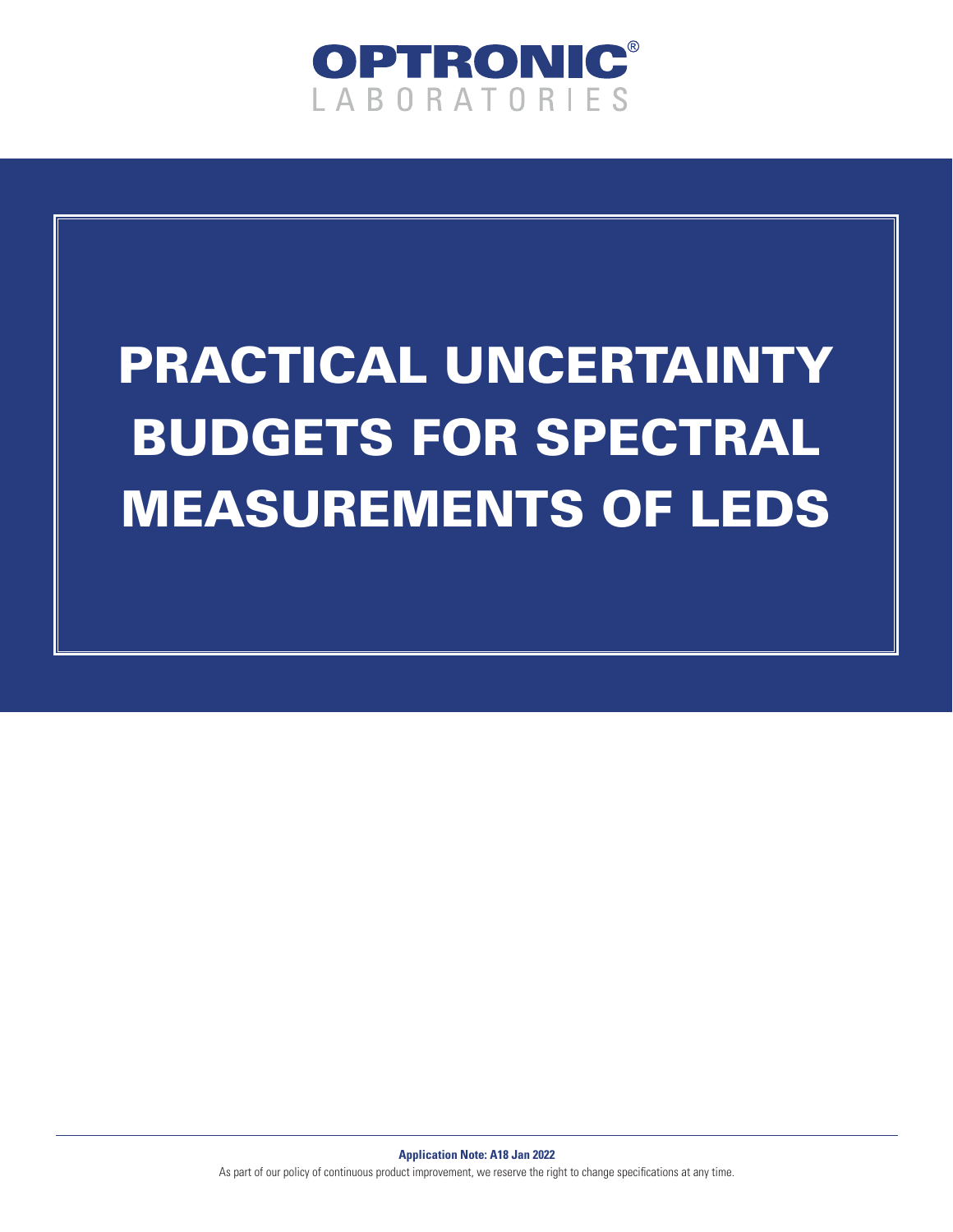#### **ABSTRACT**

LEDs are used in many applications, ranging from signalling to ambient lighting to displays. Specifications and tolerances are used in the selection of LEDs and these, in turn, are achieved by actual measurements. Uncertainties associated with measurements of LEDs are extremely important, since they define practical limits on specification and quality control expectations. They can also establish whether differences in values between measurements are the result of expected variations or discrepancies in measurement technique, ensuring the litigation is kept to a minimum.

The essentials of uncertainty calculation can be found in the Guide to the Expression of Uncertainty in Measurement *(GUM).*<sup>1</sup> Unfortunately, most people have not read this document and some that have found it incomprehensible. Several conferences and symposia have addressed the measurement and calculation of uncertainty, but confusion persists. Some confusion stems from the mathematical content of the subject, but most comes when translating a general document, e.g. the GUM, into a specific set of tests aimed at providing values for a specific measurement. Common question that arise are:

- What components of uncertainty are significant?
- How are they determined?
- How can the result be verified?

To some extent experience is essential to answer these questions. However, by choosing specific quantities, device under test and equipment we can illustrate the process by example. The quantities are LED measurements of CIE Condition B averaged LED luminous intensity and luminous flux. The device under test is a temperature regulated LED and the equipment used is a commercial CCD spectroradiometer. Using a spectral irradiance standard in conjunction with limiting apertures of precisely known area allows calibration and measurement of both parameters. Spectroradiometer measurements are traceable to the NIST spectral irradiance scale. This particular LED was chosen because it also has an independent NIST traceable calibration via another path and can provide verification of measurements.

*Keywords: LED, spectral, radiant, luminous, intensity, flux, uncertainty, budget, verification, example.*

## **INTRODUCTION**

All measurement results have associated uncertainties. This means that the result is not an exact number, but instead a range of values within which the "true" value is asserted to lie.<sup>2</sup> When providing, exchanging or comparing results it is becoming more frequently necessary to determine measurement uncertainties. This is new to many people, and is often presented in mathematical language.<sup>3</sup> There is an understandable confusion *(almost an uncertainty)* associated with the process of preparing uncertainty budgets.

A prime requirement in preparing an uncertainty budget is to be

realistic. The best way of doing this is to actually make several measurements and use their variations to calculate uncertainties. These are type A uncertainties. Everything else are type B uncertainties, and include estimates based on similar measurements, experience or manufacturer's specifications.

Much of the trepidation that exists in providing an uncertainty budgets arises from this estimation part of the process. "How do I know what is right?" is a common question. The answer is: if reasonable estimates are not known for any component of uncertainty, type A measurements should be performed where possible. Verification of the total uncertainty budget can be achieved by measuring the same quantity with a different technique or procedure, preferably making use of different types of NIST traceable standards.

| <b>DESCRIPTION</b>  |      | INIT | <b>YPF</b> |
|---------------------|------|------|------------|
| NIST Irradiance Std | , 42 |      |            |
|                     |      |      |            |

| <b>DISTRIBUTION</b> | <b>DOF</b> |  | <b>SENSITIVITY</b> | <b>CONTRIBUTION</b> |  |  |
|---------------------|------------|--|--------------------|---------------------|--|--|
|                     | ınt        |  | $/$ %<br>$\%$      | 7%                  |  |  |

*Table 1. Headings and one component contribution of a simple uncertainty budget.*

To introduce uncertainty budgets, Table 1 shows a simple uncertainty budget layout. Columns should include:

- *Description* A description of each uncertainty component
- *u* The standard uncertainty associated with the component
- *unit* The unit of the uncertainty *(e.g. wavelength may show "nm")*
- *Type*  A or B
- *Distribution*  If the type is B, how are values distributed. e.g. *Rectangular* - *All values equally likely within limits Normal* - *Values are more likely to be around the mid-point*
- *DOF*  Degrees of freedom. *The number of scans-1 for type A, infinite for type B,*
- *Sensitivity*  How fast the result changes with changes in this component.
- *Contribution*  u \* Sensitivity

The idea that uncertainty is a property of the measurement equipment is a common misconception. Procedure is an integral part of uncertainty. For instance, a procedure that gives the average of several measurements would be expected to give lower uncertainties than a similar procedure involving a single measurement. In the following examples, a temperature-regulated LED is measured to give values of CIE Condition B averaged LED intensity and flux.<sup>4</sup>

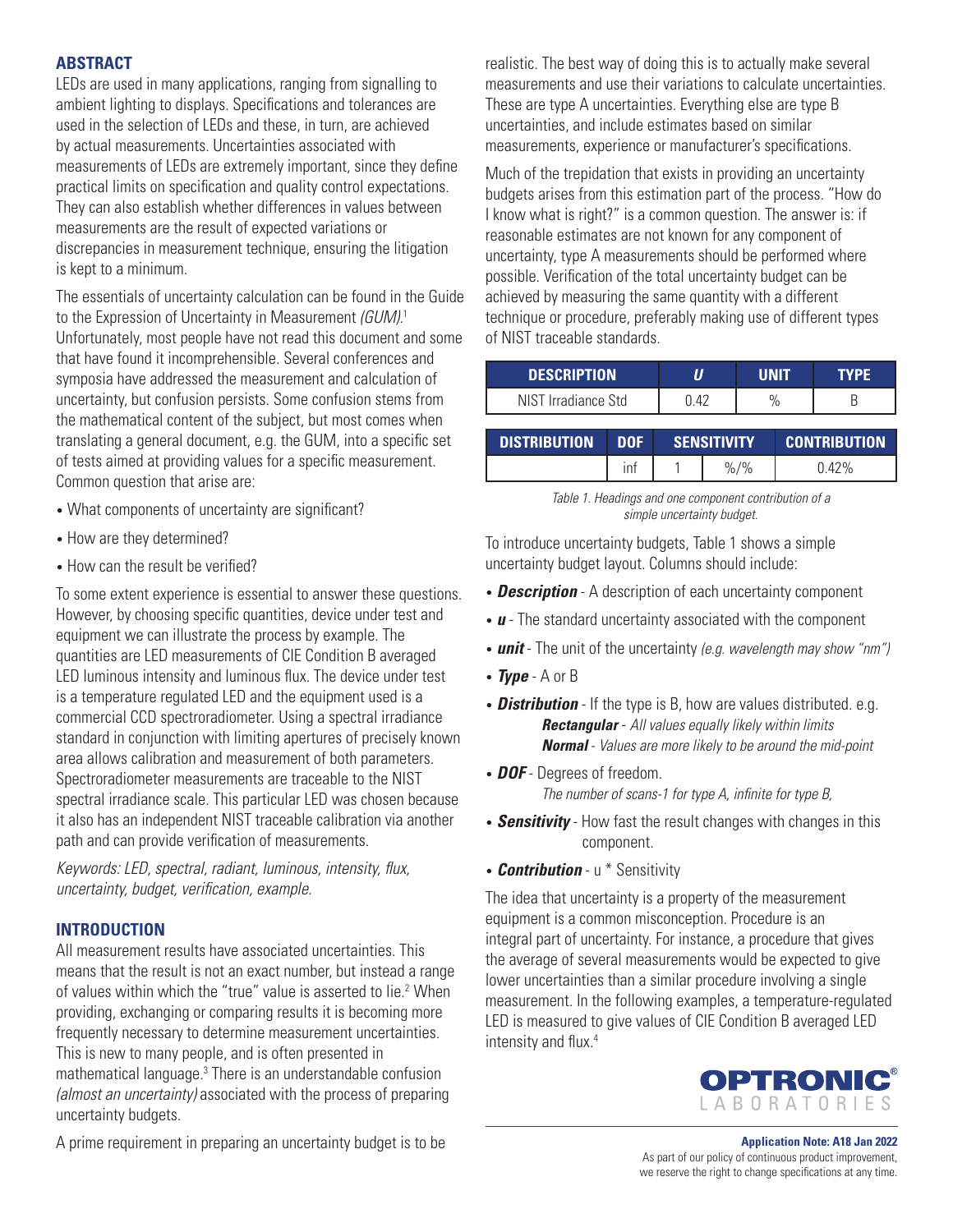#### **CIE CONDITION B AVERAGED LED SPECTRAL RADIANT INTENSITY**

Using a high quality array spectroradiometer, measurements of CIE condition B averaged LED spectral radiant intensity were made with respect to a NIST traceable standard of spectral irradiance. A baffle tube specifically designed for this measurement, which incorporated an integrating sphere with a 1 cm² circular aperture was used. The following procedure was followed:

- a) The standard lamp was aligned at the correct distance from the 1 cm² aperture, so the spectral irradiance at the aperture was accurately known. The precise required current was applied to the lamp and, following a suitable warm-up period, measurements of signal vs. wavelength were made 20 times.
- b) The standard lamp was removed and the LED aligned to a distance of 10 cm from the 1 cm² aperture. The precise required current was applied to the LED and, following a suitable warm-up period, measurements of signal vs. wavelength were made 20 times.
- c) The LED was rotated in its holder by 90˚. Measurements of signal vs. wavelength were made 20 times.
- d) Step c. was repeated for angles of 180˚ and 270˚.
- e) The LED was removed and a verification lamp aligned in its place. This verification lamp does not require known values or be at a precise location. All that is required is that it is stable and reproducible each time it is aligned. An arbitrary but precise and consistent current was applied to the verification lamp and, following a suitable warm-up

 period, measurements of signal vs. wavelength were made 20 times.

The spectral irradiance response of the system, calculated from step a, is related to the response to condition B averaged LED spectral radiant intensity by a simple geometric factor. Scans performed in following steps may be converted directly to results of condition B averaged LED spectral radiant intensity. Uncertainty budgets should take into consideration:

- The variation in results, e.g. scan to scan repeatability, realignments, drifts in samples or the measurement system.
- Conformance of the procedure and equipment to the specifications and requirements of condition B averaged LED intensity
- Effects due to the differences *(size, shape, signals, etc.)* between the standard lamp and LED.
- Environmental effects, e.g. changes in temperature and humidity, stray light due to reflections etc.
- Accuracy and stability of operating conditions, e.g. current supplies

Some uncertainties can be minimized by tight control of changes, e.g. temperature. Others can be minimized by optimisations prior to measurements, e.g. minimizing stray light reflections from walls etc. Systematic effects, e.g. signal linearity, stray light within the spectroradiometer, etc. can be corrected and if done only the residual uncertainty after correction need be included. Table 2 gives the uncertainty budget for a result at 523 nm *(close to the peak wavelength)* for the test LED.

| <b>DESCRIPTION</b>                            | $\boldsymbol{U}$ | <b>UNIT</b>   | <b>TYPE</b> | <b>DISTRIBUTION</b>                     | <b>DOF</b> | <b>SENSITIVITY</b> |                        | <b>CONTRIBUTION</b> |  |
|-----------------------------------------------|------------------|---------------|-------------|-----------------------------------------|------------|--------------------|------------------------|---------------------|--|
| NIST Irradiance Std                           | 0.42             | $\%$          | B           |                                         | inf        |                    | $\frac{9}{6}$ /%       | 0.42%               |  |
| Transfer to Working Std                       | 0.30             | $\%$          | B           |                                         | inf        | 1                  | $\frac{9}{6}$ /%       | 0.30%               |  |
| Scan Repeatability                            | 0.05             | $\%$          | A           |                                         | 19         |                    | $\frac{9}{6}$ /%       | 0.05%               |  |
| Mechanical Axis                               | 0.13             | $\frac{0}{0}$ | Α           |                                         | 3          |                    | $\frac{9}{6}$ /%       | 0.13%               |  |
| Procedure Reproducibility                     | 0.20             | $\frac{0}{0}$ | Α           |                                         | 4          |                    | $\frac{9}{6}$ /%       | 0.20%               |  |
| <b>LED Distance</b>                           | 0.14             | $\%$          | B           | Rectrangular                            | inf        | $\overline{2}$     | $\frac{9}{6}$ /%       | 0.14%               |  |
| Aperture Area                                 | 0.64             | $\%$          | B           | Rectrangular                            | inf        | 0.024              | $\frac{9}{6}$ /%       | 0.64%               |  |
| Response Uniformity                           | 0.10             | $\%$          | Α           |                                         | 58         |                    | $\frac{9}{6}$ /%       | 0.10%               |  |
| Std Lamp Distance                             | 0.07             | $\%$          | B           | Rectrangular                            | inf        | $\overline{2}$     | $\frac{9}{6}$ /%       | 0.07%               |  |
| <b>LED Current Regulation</b>                 | 0.01             | $\%$          | B           | Rectrangular                            | inf        | $\overline{1}$     | $\frac{9}{6}$ /%       | 0.01%               |  |
| Std Lamp Current                              | 0.01             | $\%$          | B           | Rectrangular                            | inf        | 4                  | $\frac{9}{6}$ /%       | 0.01%               |  |
| Wavelength Accuracy                           | 0.07             | nm            | Α           |                                         | 6          | 0.94               | $\frac{\%}{\text{nm}}$ | 0.07%               |  |
| Signal Linearity                              | 0.05             | $\%$          | B           | Normal                                  | inf        |                    | $\frac{9}{6}$ /%       | 0.05%               |  |
| Stray Light                                   | 0.01             | $\%$          | B           | Rectrangular<br>inf<br>$\frac{9}{6}$ /% |            | 0.01%              |                        |                     |  |
| <b>Combined Uncertainty [in Quadrature] =</b> |                  |               |             |                                         |            |                    |                        |                     |  |
| <b>Expanded Uncertainty at k=2</b>            |                  |               |             |                                         |            |                    |                        |                     |  |

*Table 2. Uncertainty budget for CIE condition B averaged LED spectral radiant intensity at 523 nm using the procedure above repeated 5 times.*



#### **Application Note: A18 Jan 2022**

As part of our policy of continuous product improvement, we reserve the right to change specifications at any time.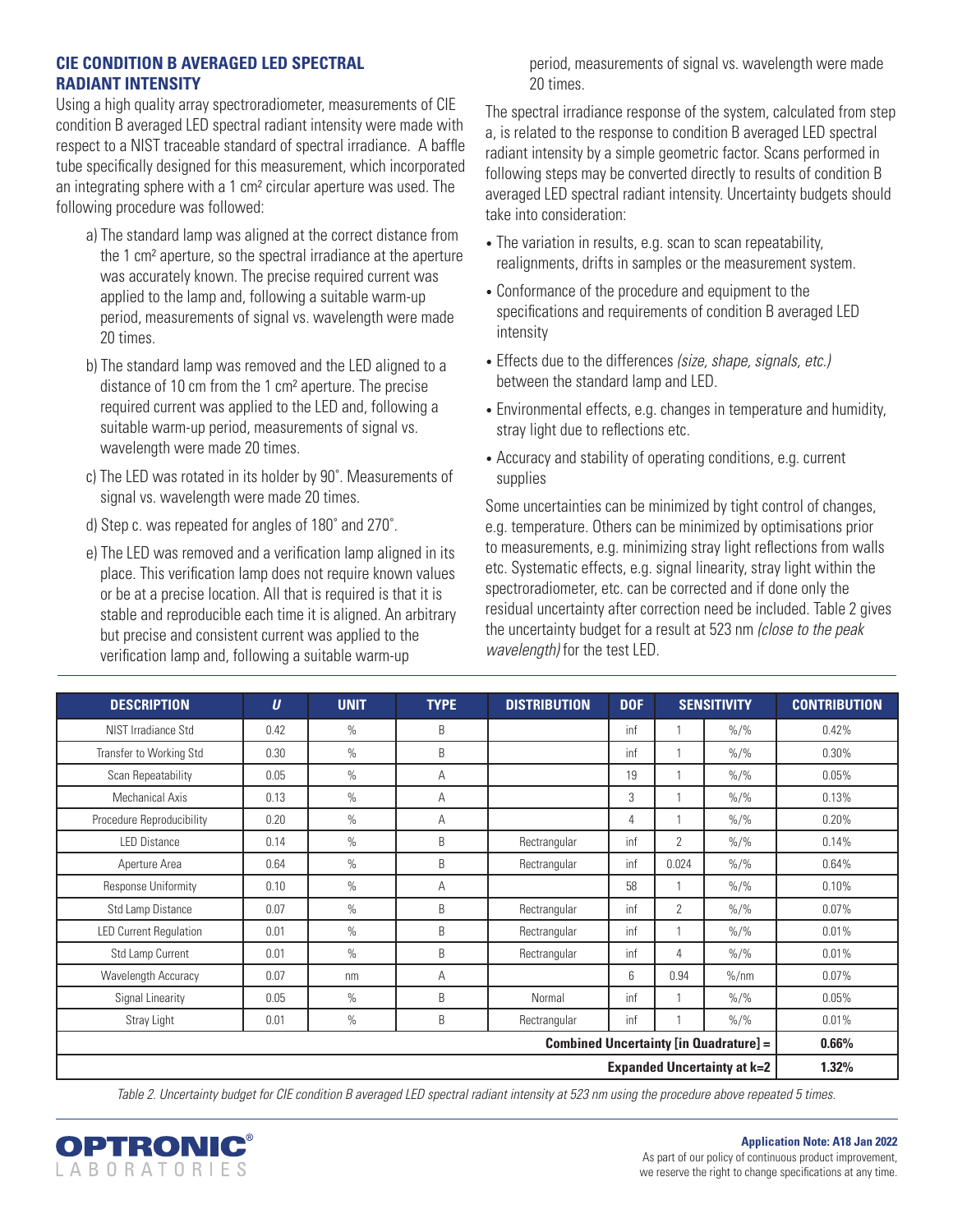This is just for one wavelength. There is an uncertainty budget for each wavelength, but the preparation of *(and reading of)*  potentially hundreds or thousands of budgets to cover spectral measurements is too unwieldy. Having given an example budget to show what is included, it is better to show total uncertainties of spectral values in graphical form.



Figure 1. Graphical representation of spectral results. Error bars indicate total expanded uncertainty at k=2.

All the contributions in Table 2 are combined in quadrature, which means the square root of the sum of squares. The expanded uncertainty is expressed as a relative number [%], so to plot it conversion to absolute uncertainties is required. However, as spectral values approach zero the uncertainties do not approach zero. This means the uncertainty budget must include both relative and absolute uncertainty components. The rule for combination of uncertainties is: for quantities that are added or subtracted, combine absolute uncertainties; for quantities that are multiplied or divided, combine relative uncertainties. For a measurement equation such as:

 $R = \frac{A-d}{B-d}$ , which is typical of the ratio of signals with dark

subtraction, the numerator and denominator uncertainties are

first calculated by combining absolute uncertainties then the ratio uncertainty is calculated from relative numerator and denominator uncertainties. If Figure 1 is zoomed close to zero value, the necessity of expressing final uncertainties as absolute numbers is seen as the uncertainty exceeds the measured value.



Figure 2. As Figure 1, but with the y-axis zoomed by 500 times to show values and error hars around zero

#### **VERIFICATIONS AND CORROBORATIONS**

Step e of the procedure was the measurement of a highly stable and reproducible lamp: a verification lamp. In addition, the LED being measured had previously been calibrated by an independent laboratory for CIE condition B averaged LED intensity using a high accuracy photometer against a NIST calibrated LED of the same type. The NIST calibrated LED also provided a different traceability path to NIST by using a similar procedure *(a - e above)* but the irradiance standard for shape only and the LED standard for absolute scaling. When setting up a measurement procedure for critical results, verifications and collaborations such as these three paths provide are desirable.

| <b>CONDITION</b> |               |        | <b>ROTATION OF LED</b> |        |        |        | $%$ U | <b>AVERAGE % U</b> | <b>VERTIFICATION LAMP</b> |
|------------------|---------------|--------|------------------------|--------|--------|--------|-------|--------------------|---------------------------|
|                  | <b>B</b> [CD] |        | 90                     | 180    | 270    |        |       |                    |                           |
| Entire           | Cycle 1       | 5.3860 | 5.3290                 | 5.3598 | 5.3276 | 5.3506 | 0.26% | 0.31%              | 0.6703                    |
| Procedure        | Cycle 2       | 5.3909 | 5.3353                 | 5.3774 | 5.3660 | 5.3674 | 0.22% |                    | 0.6701                    |
|                  | Cycle 3       | 5.4228 | 5.3299                 | 5.3757 | 5.3744 | 5.3757 | 0.35% |                    | 0.6697                    |
|                  | Cycle 4       | 5.4376 | 5.3515                 | 5.4186 | 5.4251 | 5.4082 | 0.36% |                    | 0.6692                    |
|                  | Cycle 5       | 5.4074 | 5.3078                 | 5.3483 | 5.3588 | 5.3556 | 0.38% |                    | 0.6700                    |
|                  | Mean          | 5.4089 | 5.3307                 | 5.3760 | 5.3704 | 5.3715 |       |                    | 0.6699                    |
|                  | % u<br>0.18%  |        | 0.13%                  | 0.22%  | 0.29%  |        |       |                    | 0.03%                     |
| Average % u      |               |        |                        | 0.21%  |        |        |       |                    |                           |

*Table 3. CIE condition B averaged LED luminous intensity results from the above procedure in section 2.0 repeated 5 times.*

From the verification lamp results, excellent procedure cycle reproducibility was obtained. This is the primary purpose of the verification lamp: to indicate the stability of the procedure results. In fact, two completely different input optic systems *(but of the same type)* were used during these tests without any obvious shift in results. Results from the LED showed a slight drift in

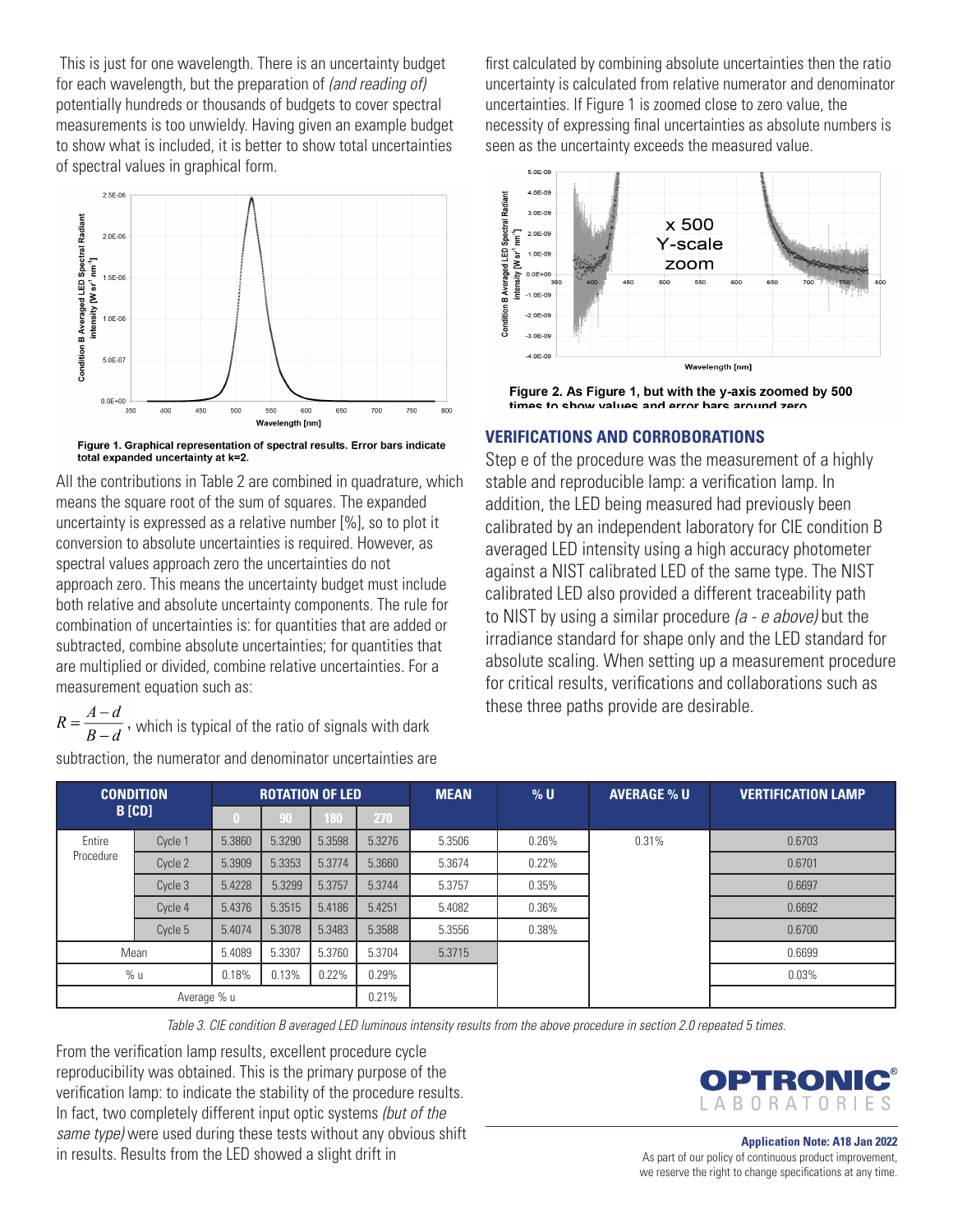results between cycles, possibly indicating small gradual changes of the LED. The rotation of the LED indicates variations due to

mechanical axis alignment and cycle variations indicate procedure reproducibility.

| <b>DESCRIPTION</b>                     | $\boldsymbol{U}$                   | <b>UNIT</b>   | <b>TYPE</b> | <b>DISTRIBUTION</b> | <b>DOF</b> |                | <b>SENSITIVITY</b>        | <b>CONTRIBUTION</b> |  |  |
|----------------------------------------|------------------------------------|---------------|-------------|---------------------|------------|----------------|---------------------------|---------------------|--|--|
| NIST Irradiance Std                    | 0.39                               | $\%$          | B           |                     | inf        |                | $\frac{9}{6}$ /%          | 0.39%               |  |  |
| Transfer to Working Std                | 0.30                               | $\%$          | B           |                     | inf        |                | $\frac{9}{6}$ /%          | 0.30%               |  |  |
| Scan Repeatability                     | 0.0042                             | $\%$          | A           |                     | 19         |                | $\frac{9}{6}/\frac{9}{6}$ | 0.0042%             |  |  |
| Mechanical Axis                        | 0.31                               | $\%$          | A           |                     | 3          |                | $\frac{9}{6}$ /%          | 0.31%               |  |  |
| Procedure Reproducibility              | 0.21                               | $\frac{0}{0}$ | A           |                     | 4          |                | $\frac{9}{6}$ /%          | 0.21%               |  |  |
| <b>LED Distance</b>                    | 0.14                               | $\%$          | B           | Rectrangular        | inf        | $\overline{2}$ | $\frac{9}{6}$ /%          | 0.28%               |  |  |
| Aperture Area                          | 0.64                               | $\%$          | B           | Rectrangular        | inf        | 0.024          | $\frac{9}{6}$ /%          | 0.02%               |  |  |
| Response Uniformity                    | 0.10                               | $\frac{0}{0}$ | A           |                     | 58         |                | $\frac{9}{6}$ /%          | 0.10%               |  |  |
| Std Lamp Distance                      | 0.07                               | $\%$          | B           | Rectrangular        | inf        | 2              | $\frac{9}{6}$ /%          | 0.14%               |  |  |
| <b>LED Current Regulation</b>          | 0.01                               | $\%$          | B           | Rectrangular        | inf        |                | $\frac{9}{6}$ /%          | 0.01%               |  |  |
| Std Lamp Current                       | 0.01                               | $\frac{0}{0}$ | B           | Rectrangular        | inf        | 4              | $\frac{9}{6}$ /%          | 0.04%               |  |  |
| Wavelength Accuracy                    | 0.07                               | nm            | A           |                     | 6          | 1.7            | $\%$ /nm                  | 0.12%               |  |  |
| Signal Linearity                       | 0.05                               | $\frac{0}{0}$ | B           | Normal              | inf        |                | $\frac{9}{6}$ /%          | 0.05%               |  |  |
| Stray Light                            | 0.01                               | $\%$          | B           | Rectrangular        | inf        |                | $\frac{9}{6}$ /%          | 0.01%               |  |  |
| <b>Combined Standard Uncertainty =</b> |                                    |               |             |                     |            |                |                           |                     |  |  |
|                                        | <b>Expanded Uncertainty at k=2</b> |               |             |                     |            |                |                           |                     |  |  |

*Table 4. Uncertainty budget for CIE condition B averaged LED luminous intensity using the procedure above repeated 5 times.*

Table 4 shows the uncertainty budget for the procedure *(a - e)*  above. Another common method of calibration is to use broadband irradiance standards to provide "shape" and NIST traceable calibrated LEDs to provide absolute scaling. By altering the procedure to incorporate this extra step *(essentially the same as b but with the standard LED in place)* we change the uncertainty budget quite dramatically. This new budget is shown in Table 5. What has changed is not the components but the

sensitivities. For instance, in Table 4 the calibration is sensitive, by virtue of the inverse- square law, to the distance of the irradiance calibration lamp. In Table 5, the sensitivity is zero because the spectral shape is essentially constant with changes in distance. Components relating to LEDs increase by the square root of 2 because 2 sets of measurements are now required, except for the distance *(this is almost zero if the tips of the LEDs are at the same distance)*.

| <b>DESCRIPTION</b>                 | $\boldsymbol{U}$                       | <b>UNIT</b>   | <b>TYPE</b> | <b>DISTRIBUTION</b> | <b>DOF</b> | <b>SENSITIVITY</b> |                           | <b>CONTRIBUTION</b> |  |
|------------------------------------|----------------------------------------|---------------|-------------|---------------------|------------|--------------------|---------------------------|---------------------|--|
| NIST LED                           | 1.11                                   | $\frac{0}{0}$ | B           |                     | inf        | 1                  | $\frac{9}{6}$ /%          | 1.11%               |  |
| NIST Irradiance Std                | 0.39                                   | $\frac{0}{0}$ | B           |                     | inf        | 1                  | $\frac{9}{6}$ /%          | 0.39%               |  |
| Transfer to Working Std            | 0.30                                   | $\frac{0}{0}$ | B           |                     | inf        |                    | $\frac{9}{6}$ /%          | 0.30%               |  |
| Scan Repeatability                 | 0.0074                                 | $\frac{0}{0}$ | A           |                     | 19         |                    | $\frac{9}{6}$ /%          | 0.0074%             |  |
| Mechanical Axis                    | 0.31                                   | $\frac{0}{0}$ | A           |                     | 3          | 1.41               | $% /$ %                   | 0.45%               |  |
| Procedure Reproducibility          | 0.21                                   | $\frac{0}{0}$ | A           |                     | 4          |                    | $% /$ %                   | 0.21%               |  |
| <b>LED Distance</b>                | 0.14                                   | $\frac{0}{0}$ | B           | Rectrangular        | inf        | 0.01               | $% /$ %                   | $0.00\%$            |  |
| Aperture Area                      | 0.64                                   | $\frac{0}{0}$ | B           | Rectrangular        | inf        | 0.024              | $\frac{9}{6}/\frac{9}{6}$ | 0.02%               |  |
| Response Uniformity                | 0.10                                   | $\frac{0}{0}$ | A           |                     | 58         | 1.41               | $\frac{9}{6}/\frac{9}{6}$ | 0.14%               |  |
| Std Lamp Distance                  | 0.07                                   | $\frac{0}{0}$ | B           | Rectrangular        | inf        | 0                  | $\frac{9}{6}/\frac{9}{6}$ | $0.00\%$            |  |
| <b>LED Current Regulation</b>      | 0.01                                   | $\frac{0}{0}$ | B           | Rectrangular        | inf        | 1.41               | $\frac{9}{6}$ /%          | 0.01%               |  |
| Std Lamp Current                   | 0.01                                   | $\frac{0}{0}$ | B           | Rectrangular        | inf        | 4                  | $\frac{9}{6}$ /%          | 0.04%               |  |
| Wavelength Accuracy                | 0.07                                   | nm            | A           |                     | 6          | 1.7                | $\frac{\%}{\text{nm}}$    | 0.12%               |  |
| Signal Linearity                   | 0.05                                   | $\frac{0}{0}$ | B           | Normal              | inf        |                    | $\frac{9}{6}$ /%          | 0.05%               |  |
| Stray Light                        | 0.01                                   | $\frac{0}{0}$ | B           | Rectrangular        | inf        |                    | $\frac{9}{6}$ /%          | 0.01%               |  |
|                                    | <b>Combined Standard Uncertainty =</b> |               |             |                     |            |                    |                           |                     |  |
| <b>Expanded Uncertainty at k=2</b> |                                        |               |             |                     |            |                    |                           |                     |  |

*Table 5. Uncertainty budget for CIE condition B averaged LED luminous intensity using the modified procedure, incorporating a NIST traceable calibrated LED, repeated 5 times.*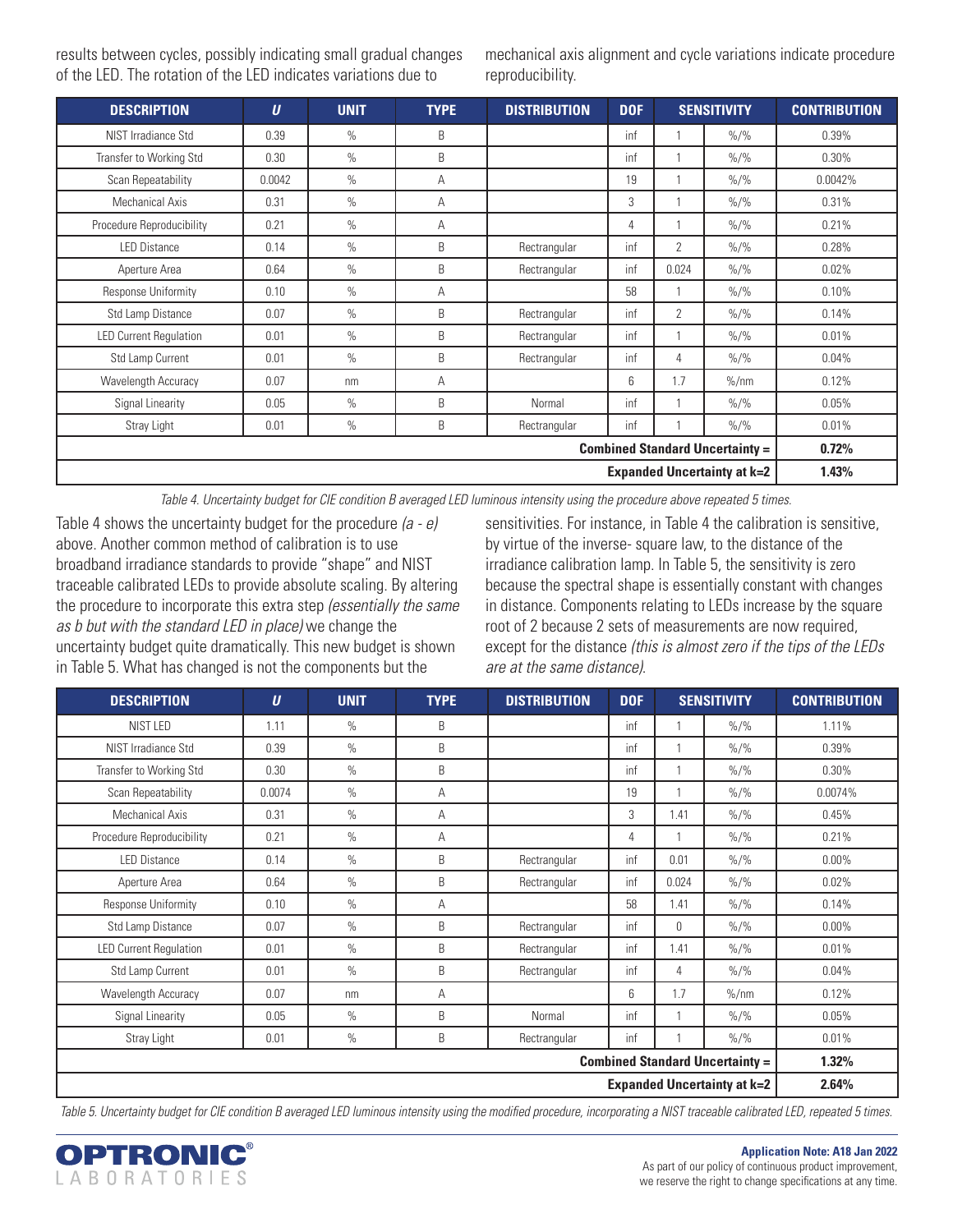The NIST LED adds a dominant contribution to the uncertainty budget, and almost doubles the total uncertainty despite the reduced contributions from other components.

Figure 3 shows the final values, with error bars to indicate k=2 uncertainties, from the two methods plus values from an independent laboratory. The close agreement provides corroboration of values. The differences in uncertainty indicate the procedure *(a - e)* above involving just the irradiance standard is the most accurate of the 3 methods.



Figure 3. Results with uncertainties at k=2 (shown as error bars) for 3 methods of determining condition B averaged LED luminous intensity for the same LED. The Other Laboratory used a photometer method.

## **LED SPECTRAL FLUX AND LUMINOUS FLUX**

Measurements of LED total flux should be made at the center of a large integrating sphere or using a goniometer. Measurement of forward-looking flux (also called  $2\pi$  flux), where the LED is at the side wall of an integrating sphere is also common. The temperature controlled LED housing blocks backward emission, so for this LED the total flux and forward-looking flux are the same. The following procedure therefore measured the LED at the side wall of a specially designed integrating sphere for ease.

 a) The standard lamp was aligned at the correct distance from a precision aperture, so the spectral irradiance at the aperture was accurately known. Light that passed through the aperture entered the sphere entrance port. The precise required current was applied to the lamp and, following a suitable warm-up period, measurements of signal vs. wavelength were made 20 times.

- b) The standard lamp was turned off. An auxiliary lamp, permanently housed in the sphere, was switched on and, following a suitable warm-up period, measurements of signal vs. wavelength were made 20 times.
- c) The standard lamp and precision aperture were removed and the LED was placed at the sphere entrance port. The auxiliary lamp was still on, and measurements of signal vs. wavelength were made 20 times.
- d) The auxiliary lamp was switched off. The precise required current was applied to the LED and, following a suitable warm-up period, measurements of signal vs. wavelength were made 20 times.
- e) The LED was rotated in its holder by 90˚. Measurements of signal vs. wavelength were made 20 times.
- f) Step c. was repeated for angles of 180˚ and 270˚.

The auxiliary lamp, used in steps b and c, is to compensate for interactions between the sphere and LED. Integrating spheres work because light within them reflects from the walls many times. Anything placed in them or against their ports can absorb or reflect light and because of the sphere's multiple reflections, produce an effect out of proportion to its size. It is therefore important to compensate for the interaction in order to produce accurate results.

The previous discussions on correct expression of CIE averaged LED spectral radiant intensity results also apply to LED spectral flux measurements.

## **VERIFICATIONS AND CORROBORATIONS**

Using a similar approach to the CIE condition B averaged LED luminous intensity; we can construct uncertainty budgets and use different types of NIST traceable calibration standard in procedures to provide corroboration. Also, the Other Laboratory provided measurements of total luminous flux *(TLF)* for the LED.

|             | <b>CONDITION</b> |          | <b>ROTATION OF LED</b> |        |        | <b>MEAN</b> | $%$ U  | <b>AVERAGE % U</b> |  |  |  |        |        |        |        |        |  |
|-------------|------------------|----------|------------------------|--------|--------|-------------|--------|--------------------|--|--|--|--------|--------|--------|--------|--------|--|
|             | <b>B</b> [CD]    | $\bf{0}$ | 90                     | 180    | 270    |             |        |                    |  |  |  |        |        |        |        |        |  |
| Entire      | Cycle 1          | 0.7941   | 0.7941                 | 0.7952 | 0.7953 | 0.7947      | 0.043% | 0.043%             |  |  |  |        |        |        |        |        |  |
| Procedure   | Cycle 2          | 0.7944   | 0.7943                 | 0.7956 | 0.7955 | 0.7950      | 0.043% |                    |  |  |  |        |        |        |        |        |  |
|             | Cycle 3          | 0.7932   | 0.7933                 | 0.7945 | 0.7940 | 0.7938      | 0.039% |                    |  |  |  |        |        |        |        |        |  |
|             | Cycle 4          | 0.7893   | 0.7892                 | 0.7903 | 0.7908 | 0.7899      | 0.051% |                    |  |  |  |        |        |        |        |        |  |
|             | Cycle 5          | 0.7873   |                        |        |        |             |        |                    |  |  |  | 0.7873 | 0.7885 | 0.7889 | 0.7880 | 0.051% |  |
|             | Cycle 6          | 0.7862   | 0.7861                 | 0.7872 | 0.7869 | 0.7866      | 0.033% |                    |  |  |  |        |        |        |        |        |  |
|             | Mean             | 0.7908   | 0.7907                 | 0.7919 | 0.7919 | 0.7913      |        |                    |  |  |  |        |        |        |        |        |  |
|             | % u              | 0.19%    | 0.19%                  | 0.19%  | 0.19%  |             |        |                    |  |  |  |        |        |        |        |        |  |
| Average % u |                  |          |                        |        | 0.19%  |             |        |                    |  |  |  |        |        |        |        |        |  |

*Table 6. TLF results from the above procedure in section 3.0 repeated 6 times.*

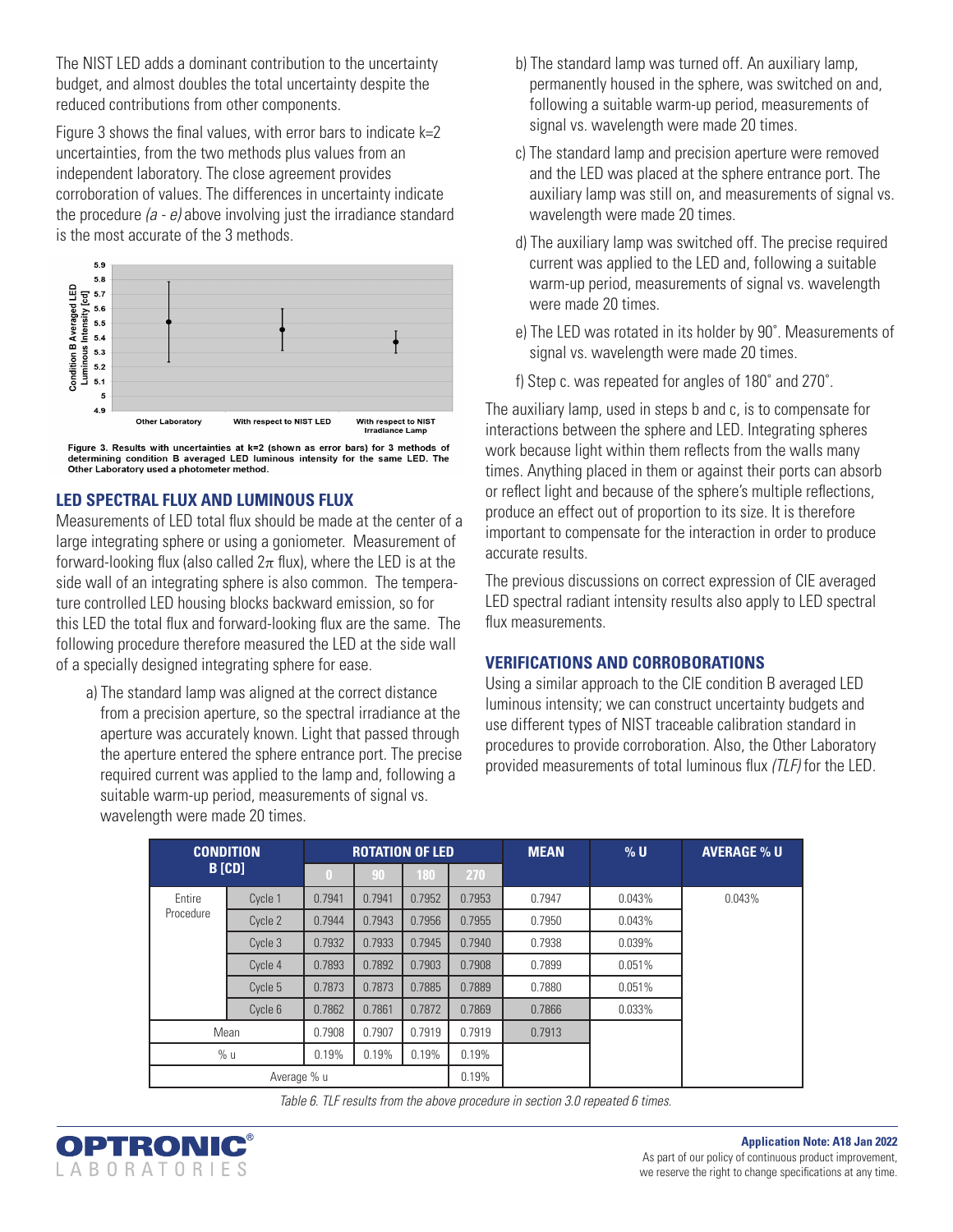The results of the procedure, shown in Table 6, indicate that the result was not very dependent on LED rotation and had similar cycle reproducibility to condition B averaged LED intensity

measurements. Again, this may reflect small slow variations in the intensity of the LED itself.

| <b>DESCRIPTION</b>            | $\boldsymbol{U}$                       | <b>UNIT</b>   | <b>TYPE</b> | <b>DISTRIBUTION</b> | <b>DOF</b>     |                | <b>SENSITIVITY</b>        | <b>CONTRIBUTION</b> |  |  |
|-------------------------------|----------------------------------------|---------------|-------------|---------------------|----------------|----------------|---------------------------|---------------------|--|--|
| NIST Irradiance Std           | 0.39                                   | $\%$          | B           |                     | inf            |                | $\frac{9}{6}/\frac{9}{6}$ | 0.39%               |  |  |
| Transfer to Working Std       | 0.30                                   | $\%$          | B           |                     | inf            | 1              | $\frac{9}{6}/\frac{9}{6}$ | 0.30%               |  |  |
| Scan Repeatability            | 0.0069                                 | $\frac{0}{0}$ | A           |                     | 20             | 1              | $\frac{9}{6}/\frac{9}{6}$ | 0.0069%             |  |  |
| Mechanical Axis               | 0.04                                   | $\%$          | Α           |                     | 4              | 1              | $\frac{9}{6}/\frac{9}{6}$ | 0.04%               |  |  |
| Procedure Reproducibility     | 0.19                                   | $\%$          | Α           |                     | 5              |                | $\frac{9}{6}/\frac{9}{6}$ | 0.19%               |  |  |
| <b>LED Distance</b>           | 0.01                                   | $\%$          | B           | Rectrangular        | inf            | $\overline{2}$ | $\frac{9}{6}/\frac{9}{6}$ | 0.02%               |  |  |
| Aperture Area                 | 0.23                                   | $\%$          | B           | Rectrangular        | inf            |                | $\frac{9}{6}/\frac{9}{6}$ | 0.23%               |  |  |
| Response Uniformity           | 0.15                                   | $\%$          | Α           |                     | 59             | 1              | $\%/$ %                   | 0.15%               |  |  |
| Std Lamp Distance             | 0.07                                   | $\frac{0}{0}$ | B           | Rectrangular        | inf            | $\overline{2}$ | $\frac{9}{6}/\frac{9}{6}$ | 0.14%               |  |  |
| <b>LED Current Regulation</b> | 0.01                                   | $\%$          | B           | Rectrangular        | inf            | 1              | $\frac{9}{6}/\frac{9}{6}$ | 0.01%               |  |  |
| Std Lamp Current              | 0.01                                   | $\%$          | B           | Rectrangular        | inf            | 4              | $\frac{9}{6}/\frac{9}{6}$ | 0.04%               |  |  |
| Wavelength Accuracy           | 0.07                                   | nm            | Α           |                     | $\overline{7}$ | 1.7            | $\frac{9}{6}$ /nm         | 0.12%               |  |  |
| Signal Linearity              | 0.05                                   | $\%$          | B           | Normal              | inf            |                | $\frac{9}{6}/\frac{9}{6}$ | 0.05%               |  |  |
| Stray Light                   | 0.01                                   | $\%$          | B           | Rectrangular        | inf            |                | $\%/$ %                   | 0.01%               |  |  |
|                               | <b>Combined Standard Uncertainty =</b> |               |             |                     |                |                |                           |                     |  |  |
|                               | <b>Expanded Uncertainty at k=2</b>     |               |             |                     |                |                |                           |                     |  |  |

*Table 7. Uncertainty budget for TLF using the procedure in section 3.0 repeated 6 times.*

Table 7 is very similar to Table 4 despite the fact that different parameters are being measured. This because some of the system components were the same and there are similarities in the procedures. Even so, some of the sensitivities are different. For instance, the aperture area is used in both calibration and measurement of averaged LED intensity but is only used in the

calibration step for spectral flux. This means uncertainties in the aperture area have a direct effect on the TLF result and hence the sensitivity is 1. Response uniformity also has a different meaning in Tables 4 and 7. In Table 4 it was the spatial uniformity across the 1 cm² aperture, but in Table 7 it is the uniformity of the sphere to light at different angles from the LED position.

| <b>DESCRIPTION</b>                     | $\boldsymbol{U}$ | <b>UNIT</b>   | <b>TYPE</b> | <b>DISTRIBUTION</b> | <b>DOF</b> | <b>SENSITIVITY</b> |                           | <b>CONTRIBUTION</b> |  |
|----------------------------------------|------------------|---------------|-------------|---------------------|------------|--------------------|---------------------------|---------------------|--|
| NIST LED                               | 0.42             | $\frac{0}{0}$ | B           |                     | inf        |                    | $\frac{9}{6}/\frac{9}{6}$ | 0.42%               |  |
| NIST Irradiance Std                    | 0.39             | $\frac{0}{0}$ | B           |                     | inf        |                    | $\frac{9}{6}$ /%          | 0.39%               |  |
| Transfer to Working Std                | 0.30             | $\frac{0}{0}$ | B           |                     | inf        |                    | $\frac{9}{6}$ /%          | 0.30%               |  |
| Scan Repeatability                     | 0.0085           | $\frac{0}{0}$ | A           |                     | 19         |                    | $\frac{9}{6}$ /%          | 0.0085%             |  |
| Mechanical Axis                        | 0.04             | $\frac{0}{0}$ | A           |                     | 3          | 1.41               | $\frac{9}{6}$ /%          | 0.06%               |  |
| Procedure Reproducibility              | 0.19             | $\frac{0}{0}$ | A           |                     | 4          |                    | $\%/$ %                   | 0.19%               |  |
| <b>LED Distance</b>                    | 0.01             | $\frac{0}{0}$ | B           | Rectrangular        | inf        | 1.41               | $\frac{9}{6}$ /%          | 0.01%               |  |
| Aperture Area                          | 0.23             | $\frac{0}{0}$ | B           | Rectrangular        | inf        | $\mathbf{0}$       | $\frac{9}{6}$ /%          | $0.00\%$            |  |
| Response Uniformity                    | 0.15             | $\frac{0}{0}$ | Α           |                     | 58         | 1.41               | $\frac{9}{6}$ /%          | 0.21%               |  |
| Std Lamp Distance                      | 0.07             | $\frac{0}{0}$ | B           | Rectrangular        | inf        | $\mathbf{0}$       | $\%/$ %                   | $0.00\%$            |  |
| <b>LED Current Regulation</b>          | 0.01             | $\frac{0}{0}$ | B           | Rectrangular        | inf        | 1.41               | $\frac{9}{6}/\frac{9}{6}$ | 0.01%               |  |
| Std Lamp Current                       | 0.01             | $\frac{0}{0}$ | B           | Rectrangular        | inf        | 4                  | $\frac{9}{6}$ /%          | 0.04%               |  |
| Wavelength Accuracy                    | 0.07             | nm            | A           |                     | 6          | 1.7                | % /nm                     | 0.12%               |  |
| Signal Linearity                       | 0.05             | $\frac{0}{0}$ | B           | Normal              | inf        |                    | $\%/$ %                   | 0.05%               |  |
| Stray Light                            | 0.01             | $\frac{0}{0}$ | B           | Rectrangular        | inf        |                    | $\frac{9}{6}$ /%          | 0.01%               |  |
| <b>Combined Standard Uncertainty =</b> |                  |               |             |                     |            |                    |                           |                     |  |
| <b>Expanded Uncertainty at k=2</b>     |                  |               |             |                     |            |                    |                           |                     |  |

*Table 8. Uncertainty budget for TLF using the modified procedure in section 3.0, incorporating a NIST traceable calibrated LED, repeated 6 times.*